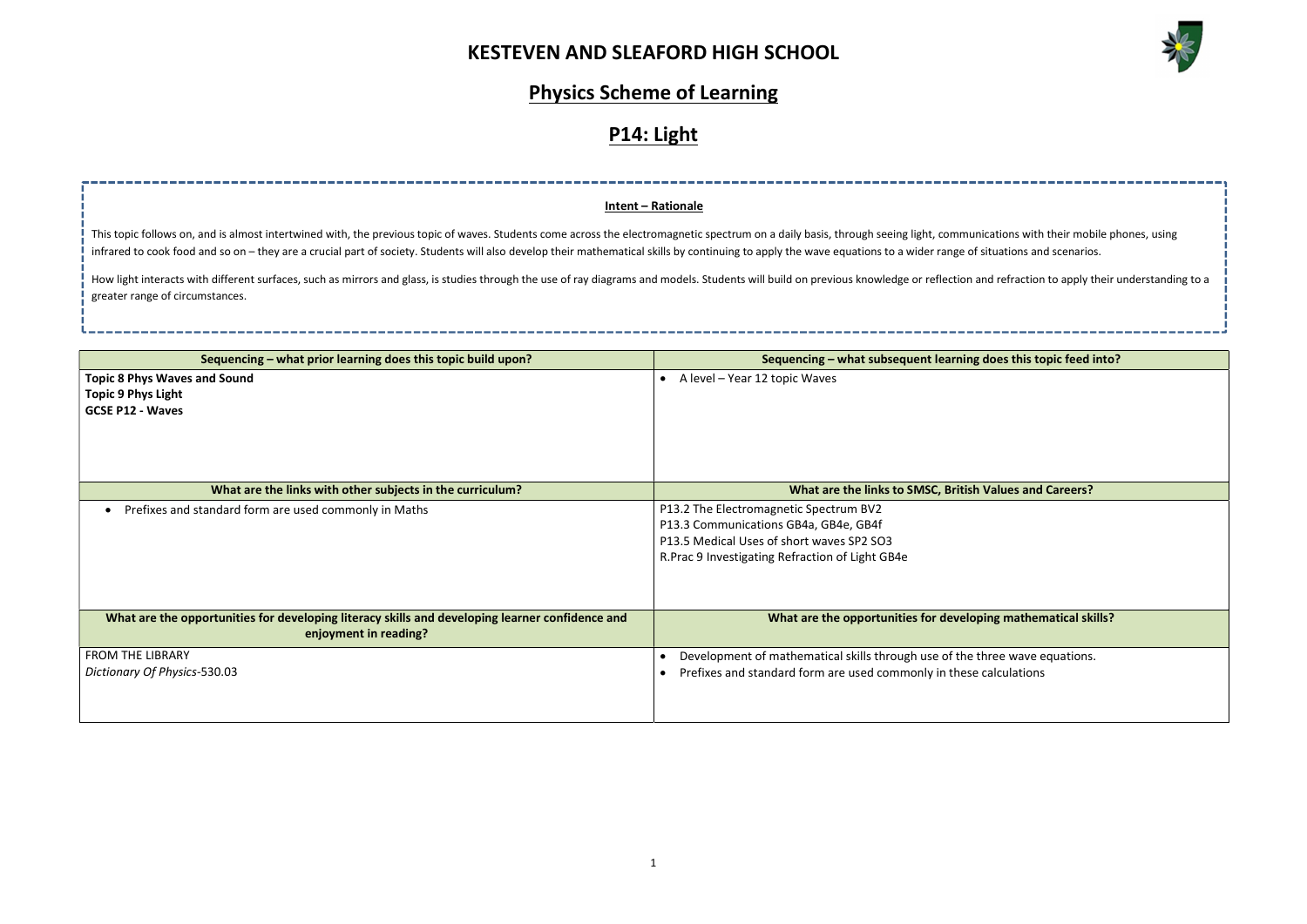



# Physics Scheme of Learning

## P14: Light

#### Intent – Concepts

| concept                                                                                                                                                                                                                                                                                                                                                                                                                                                          |
|------------------------------------------------------------------------------------------------------------------------------------------------------------------------------------------------------------------------------------------------------------------------------------------------------------------------------------------------------------------------------------------------------------------------------------------------------------------|
| What knowledge will students gain and what skills will they develop as a consequence of this topic?                                                                                                                                                                                                                                                                                                                                                              |
| <b>Know</b>                                                                                                                                                                                                                                                                                                                                                                                                                                                      |
| State that electromagnetic waves transfer energy from one place to an absorber of that energy.<br>State the seven types of electromagnetic wave, in the correct order from longest to shortest wavelength.<br>State that the only part of the electromagnetic spectrum that our eyes can detect is visible light.<br>State the define transparent and translucent.<br>State situations where real images and virtual images are produced.                        |
| <b>Apply</b><br>Plan and carry out an experiment to investigate the best surface for the emission of infra-red<br>Describe how radio waves can be produced in electrical circuits and also the effect that radio waves may have on electrical circuits.                                                                                                                                                                                                          |
| Describe how ultraviolet radiation from the sun can affect the body and in particular the skin.<br>Describe gamma radiation as being a type of electromagnetic radiation emitted from the nucleus of an unstable atom.<br>Describe and explain the effects that gamma, X-rays and ultraviolet radiation have on the body.                                                                                                                                        |
| Describe the key features of a ray diagram where light passes through a lens. Students should be able to identify the, Principal axis, Principal focus, Focal length.<br>Construct ray diagrams to show how light travels through concave and convex lenses.<br>Construct ray diagrams for a camera, a projector and a magnifying glass using a convex lens.<br>Calculate the magnification of a lens using the magnification equation.                          |
| Construct a ray diagram showing the refraction of light at a boundary<br>Draw conclusions from given data about the risks and consequences of exposure to radiation.<br>Draw rays diagrams to illustrate specular reflection by a smooth surface and scattering of light by a rough surface.                                                                                                                                                                     |
| Describe uses of each wave in the electromagnetic spectrum.<br>Describe dangers of each wave in the electromagnetic spectrum.<br>Describe the properties common to all electromagnetic waves.                                                                                                                                                                                                                                                                    |
| <b>Extend</b>                                                                                                                                                                                                                                                                                                                                                                                                                                                    |
| Explain how the colour of an opaque object is related to the wavelengths of light that are reflected and the wavelengths of light that are absorbed.<br>Explain how the colour an object looks depends on the absorption, transmission and reflection of different wavelengths of light.<br>Explain why a red jacket appears red under white light or red light and black under blue light<br>Explain why objects appear black when placed under a light source. |
| Explain what dispersion is.<br>Explain the difference between real and virtual images.<br>Explain the suitability of each wave for its practical application.                                                                                                                                                                                                                                                                                                    |
| Explain the precautions taken in a hospital when carrying out an X-ray. Precautions should include steps taken to reduce the risks for the patient and the radiographer.                                                                                                                                                                                                                                                                                         |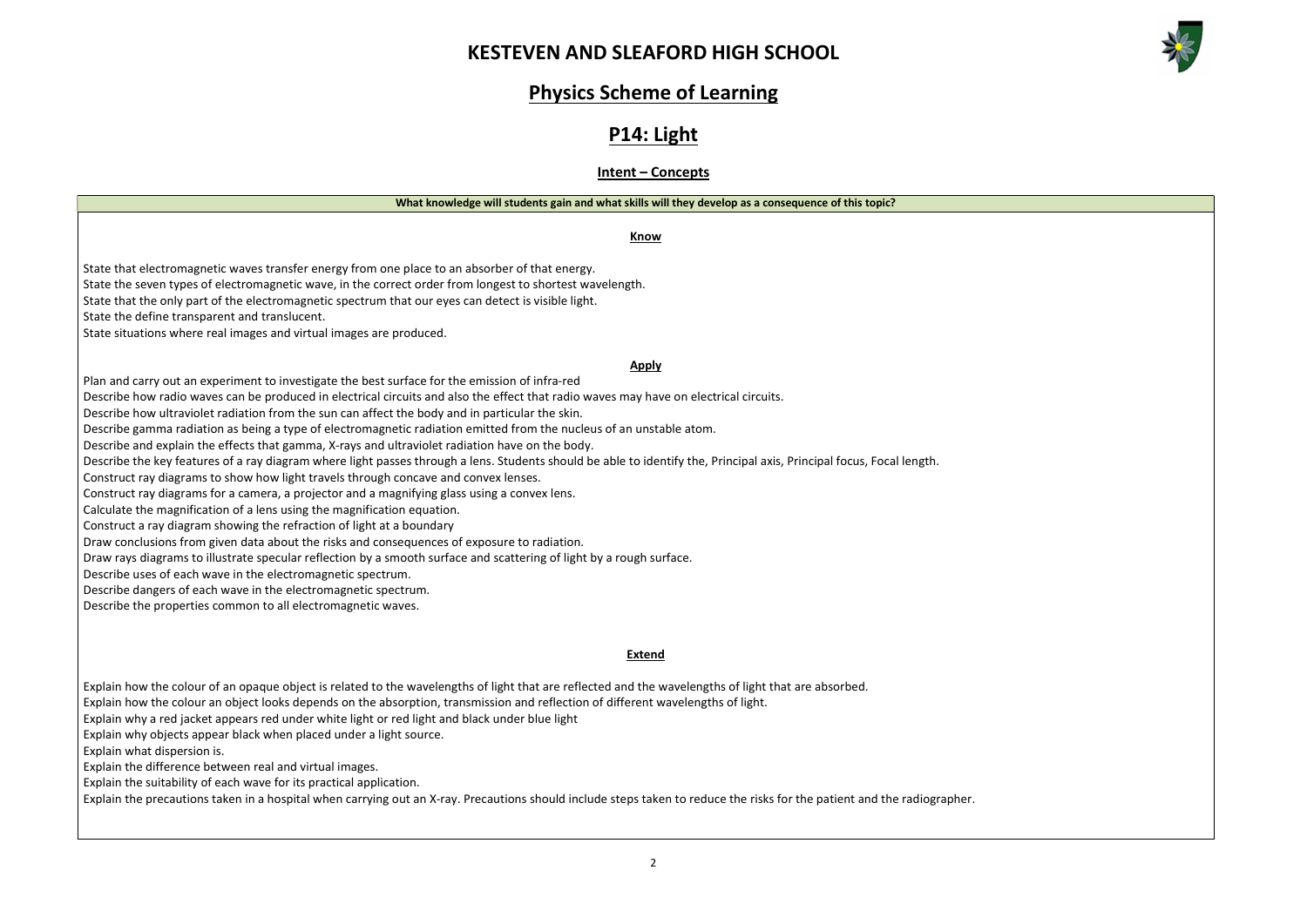

g the progress of students?

on required practical – assessment of

of past exam questions through the

ework task ameboards#phys\_book\_gcse\_ch\_5\_39

r. of practical skills

| What subject specific language will be used and developed in this topic?                                                               | What opportunities are available for assessing           |
|----------------------------------------------------------------------------------------------------------------------------------------|----------------------------------------------------------|
| angle of incidence                                                                                                                     | Completion of a P14 end of topic test<br>$\bullet$       |
| angle between the incident ray and the normal                                                                                          |                                                          |
| angle of reflection                                                                                                                    | R. Prac 10 Absorption and emission of infrared radiatio  |
| angle between the reflected ray and the normal                                                                                         | practical skills                                         |
| concave (diverging) lens                                                                                                               |                                                          |
| a lens that makes parallel rays diverge (spread out)                                                                                   |                                                          |
| convex (converging) lens                                                                                                               | P13.4 Ultraviolet, X-rays and gamma rays - Answering     |
| a lens that makes light rays parallel to the principal axis converge (meet) at a point                                                 | assessed homework                                        |
| diffuse reflection                                                                                                                     |                                                          |
| reflection from a rough surface - the light rays are scattered in different directions                                                 | P14.1 Reflection of light - Isaac Physics assessed home  |
| focal length                                                                                                                           | Reflection - Plane Mirrors - https://isaacphysics.org/ga |
| the distance from the centre of a lens to the point where light rays parallel to the principal axis are focused (or, in the case       |                                                          |
| of a diverging lens, appear to diverge from)                                                                                           |                                                          |
| magnification                                                                                                                          | R. Prac 9 Investigating Refraction of Light - assessment |
| the image height $\div$ the object height                                                                                              | P14.5 Using Lenses – assessment of practical skills      |
| magnifying glass                                                                                                                       |                                                          |
| a converging lens used to magnify a small object which must be placed between the lens and its focal point                             |                                                          |
| normal                                                                                                                                 |                                                          |
| straight line through a surface or boundary perpendicular to the surface or boundary                                                   |                                                          |
| opaque object                                                                                                                          |                                                          |
| an object that light cannot pass through                                                                                               |                                                          |
| principal focus                                                                                                                        |                                                          |
| the point where light rays parallel to the principal axis of a lens are focused (or, in the case of a diverging lens, appear to        |                                                          |
| diverge from)                                                                                                                          |                                                          |
| real image                                                                                                                             |                                                          |
| an image formed by a lens that can be projected on a screen                                                                            |                                                          |
| refraction                                                                                                                             |                                                          |
| the change of direction of a light ray when it passes across a boundary between two transparent substances (including air)             |                                                          |
| specular reflection                                                                                                                    |                                                          |
| reflection from a smooth surface. Each light ray is reflected in a single direction                                                    |                                                          |
| translucent object                                                                                                                     |                                                          |
| an object that allows light to pass through, but the light is scattered or refracted                                                   |                                                          |
| transparent object                                                                                                                     |                                                          |
| an object that transmits all the incident light that enters the object                                                                 |                                                          |
| virtual image                                                                                                                          |                                                          |
| an image, seen in a lens or a mirror, from which light rays appear to come after being refracted by a lens or reflected by a<br>mirror |                                                          |
| carrier waves                                                                                                                          |                                                          |
| waves used to carry any type of signal                                                                                                 |                                                          |
| charge-coupled device (CCD)                                                                                                            |                                                          |
| an electronic device that creates an electronic signal from an optical image formed on the CCD's array of pixels                       |                                                          |
| contrast medium                                                                                                                        |                                                          |
| an X-ray absorbing substance used to fill a body organ so the organ can be seen on a radiograph                                        |                                                          |
| electromagnetic spectrum                                                                                                               |                                                          |
| the continuous spectrum of electromagnetic waves                                                                                       |                                                          |
| ionisation                                                                                                                             |                                                          |
| any process in which atoms become charged                                                                                              |                                                          |
| microwaves                                                                                                                             |                                                          |
|                                                                                                                                        |                                                          |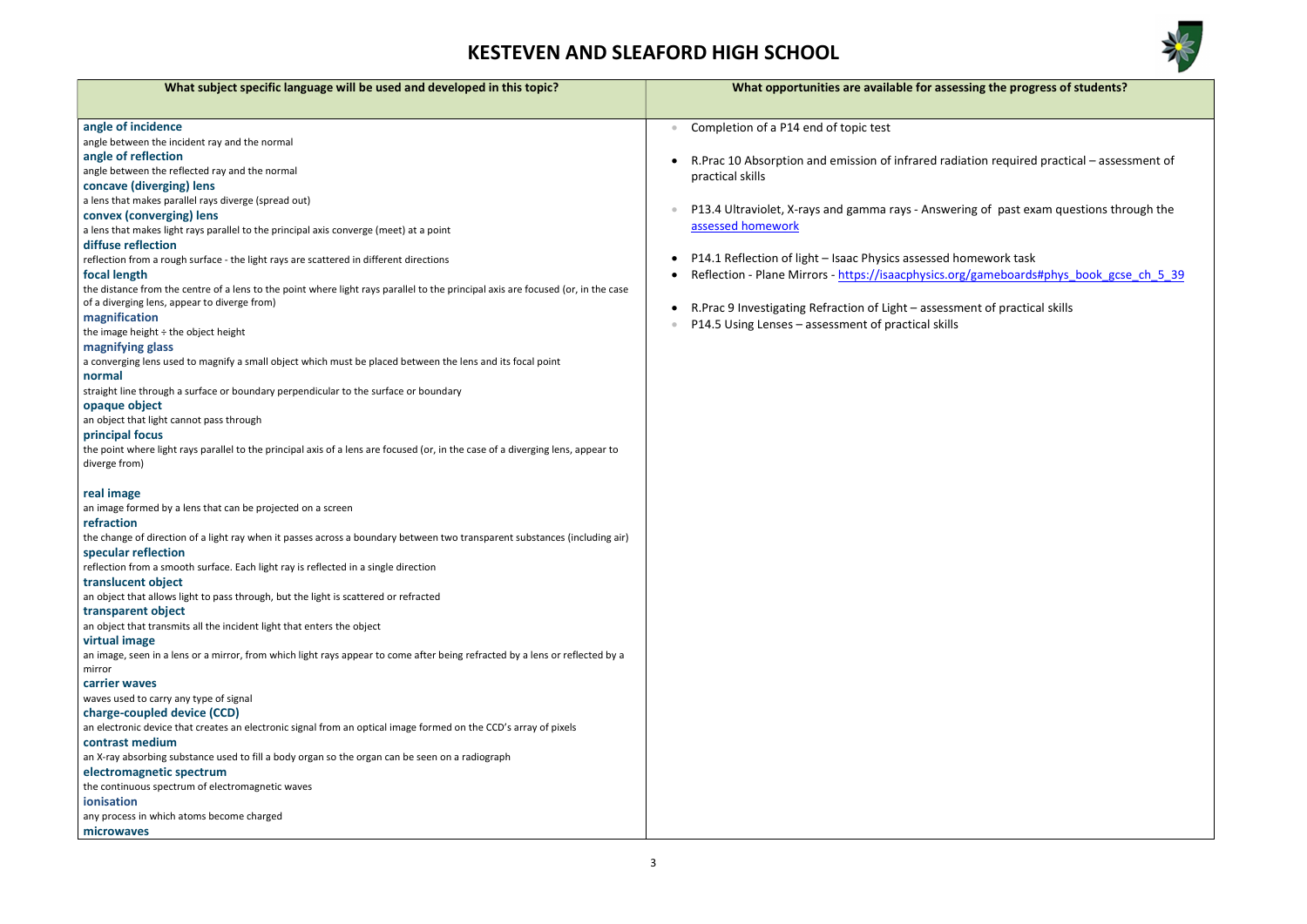



| electromagnetic waves between infrared radiation and radio waves in the electromagnetic spectrum |  |  |
|--------------------------------------------------------------------------------------------------|--|--|
| optical fibre                                                                                    |  |  |
| thin glass fibre used to transmit light signals                                                  |  |  |
| radiation dose                                                                                   |  |  |
| amount of ionising radiation a person receives                                                   |  |  |
|                                                                                                  |  |  |
| radio waves                                                                                      |  |  |
| electromagnetic waves of wavelengths greater than 0.10m                                          |  |  |
| ultraviolet radiation (UV)                                                                       |  |  |
| electromagnetic waves between visible light and X-rays in the electromagnetic spectrum           |  |  |
| wave speed                                                                                       |  |  |
| the distance travelled per second by a wave crest or trough                                      |  |  |
| white light                                                                                      |  |  |
| light that includes all the colours of the spectrum                                              |  |  |
|                                                                                                  |  |  |
|                                                                                                  |  |  |

### Intent – Concepts

| <b>Lesson title</b>                        | <b>Learning challenge</b>                                                                                                              | <b>Higher level challenge</b>                                                                                                                                                                                                                                                                                                                                                                                                                                                                                                      | <b>Suggested activities and resources</b> |
|--------------------------------------------|----------------------------------------------------------------------------------------------------------------------------------------|------------------------------------------------------------------------------------------------------------------------------------------------------------------------------------------------------------------------------------------------------------------------------------------------------------------------------------------------------------------------------------------------------------------------------------------------------------------------------------------------------------------------------------|-------------------------------------------|
| P14.1 Reflection of light                  | Can I draw rays diagrams to<br>illustrate specular reflection<br>by a smooth surface and<br>scattering of light by a rough<br>surface? | Can I explain why a wave<br>will display specular or<br>scattering reflection?                                                                                                                                                                                                                                                                                                                                                                                                                                                     |                                           |
| R.Prac 9 Investigating Refraction of Light | Can I construct a ray diagram<br>showing the refraction of<br>light at a boundary?                                                     | Can I analyse a ray<br>diagram?                                                                                                                                                                                                                                                                                                                                                                                                                                                                                                    |                                           |
| P14.3 Light and Colour                     | Can I define transparent and<br>translucent?<br>Can I explain what dispersion<br>is?                                                   | Can I explain how the colour<br>of an opaque object is<br>related to the wavelengths of<br>light that are reflected and<br>the wavelengths of light that<br>are absorbed?<br>Can I explain how the colour<br>an object looks depends on<br>the absorption, transmission<br>and reflection of different<br>wavelengths of light?<br>Can I explain why a red jacket<br>appears red under white light<br>or red light and black under<br>blue light<br>Can I explain why objects<br>appear black when placed<br>under a light source? |                                           |
| P14.4 Lenses                               | Can I describe the key<br>features of a ray diagram<br>where light passes through a<br>lens?                                           | Can I explain the difference<br>between real and virtual<br>images?                                                                                                                                                                                                                                                                                                                                                                                                                                                                |                                           |